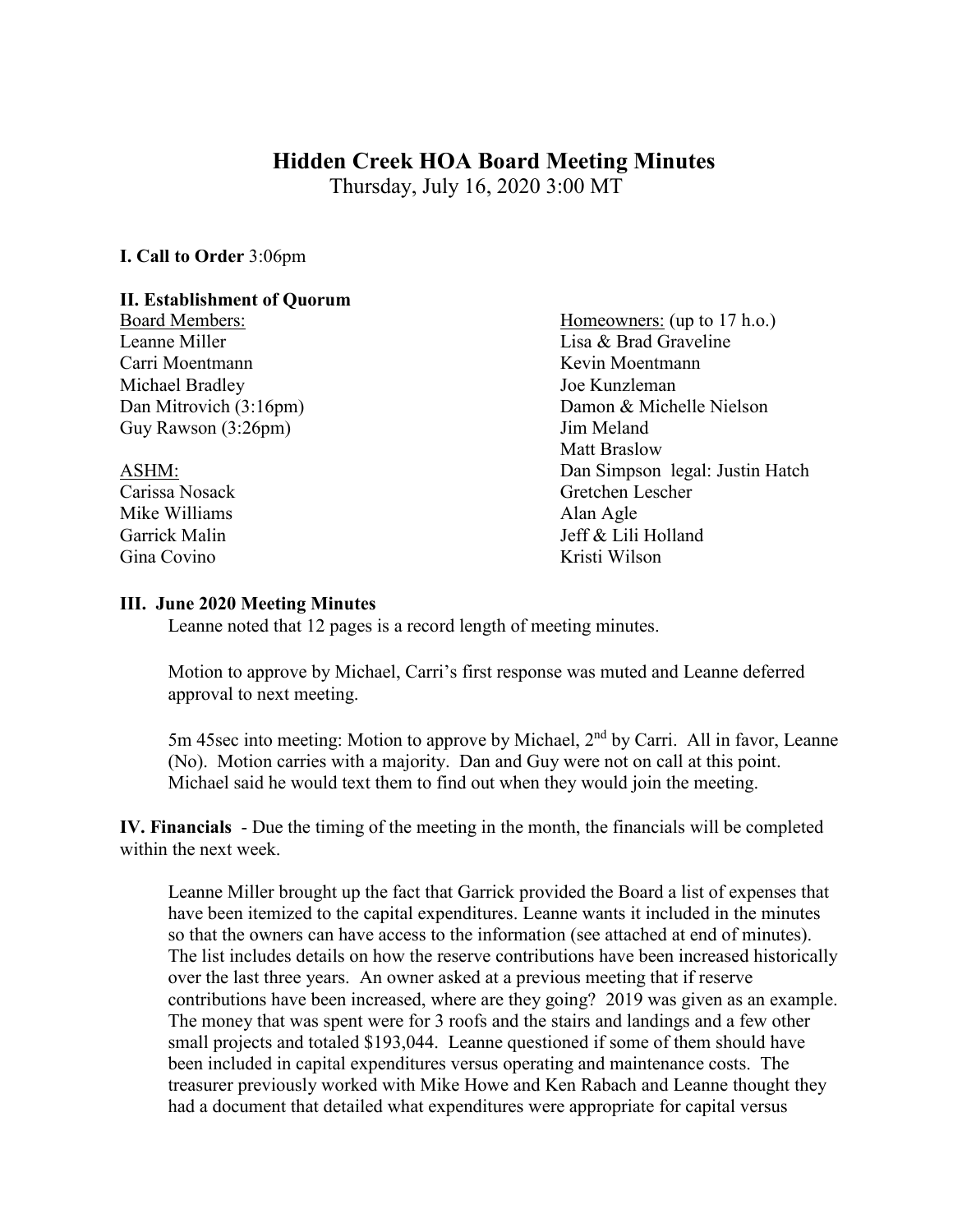operating expenditures. She asked ASHM to produce a document that outlines how expenditures qualify and meet General Accounting Principles (GAP). She acknowledges there are some grey areas but she would feel better and the owners would feel better if the capital reserve items are not being "nickel and dimed, loosing buying power for our big projects".

5m 10 sec into meeting: Carri spoke up that she has been on the call and has heard everything but her mic was not working. She requests that before proceeding to maintenance that we go back to the vote on the meeting minutes so as to not delay the publication and remodel approvals another 30 days.

#### **V. Management/Maintenance Report**

#### 1. Reserve Study Report:

Carissa reported that the reserve study had been completed. The first draft has been reviewed by the Board. The top 2-3 priority projects have been identified; a few missing components were identified with estimated figures. Those were sent to Dale Gifford (Complex Solutions, Ltd.) last Friday. On Monday, we had an updated reserve study (draft 2) that was sent to the Board with additional comments by Dale Gifford along with recommendations on how the Board should proceed to assess. The Board is the in the process of setting up a time to meet and again and discuss the results in order to finalize the study. Once finalized, the Reserve Study Report will be posted for the owners.

#### 2. Monitoring of Summit County Notices:

During the previous meeting the Board approved legal review of notices to monitor for items that may have an impact on Hidden Creek. Miller Harrison provided a brief synopsis to the property manager which was then sent to the Board for review. The County meeting was postponed and a new notice was sent. The second meeting was also been postponed. The invoice from Miller Harrison was \$130 for services performed in June, under the \$200 approved budget.

Michael inquired about the process for notifying or posting information for owners. Carissa reported that any owner can sign up to receive the notices of meetings on the County website. The purpose of the attorney review is to notify the Board of items of interest/concern to the community. If the Board decides the information is pertinent and homeowners should be notified, they will direct ASHM to forward that information via email to encourage homeowner education and participation. Homeowner Brad Graveline spoke up and expressed his appreciation for the legal report and the Board involvement.

### 3. Remodel/Modification Report

A detailed report is provided as part of the Board packet. Mike Williams reported there is nothing exceptional to call attention to unless the Board members have any questions.

### 4. Completed/In Progress/Parking Report:

A detailed report is provided as part of the Board packet. The retaining wall is the biggest item of interest. It is almost complete with the exception of final touch up details (sprinkling system, inspected by engineer, etc.). Phase 2 of the project is the Mountain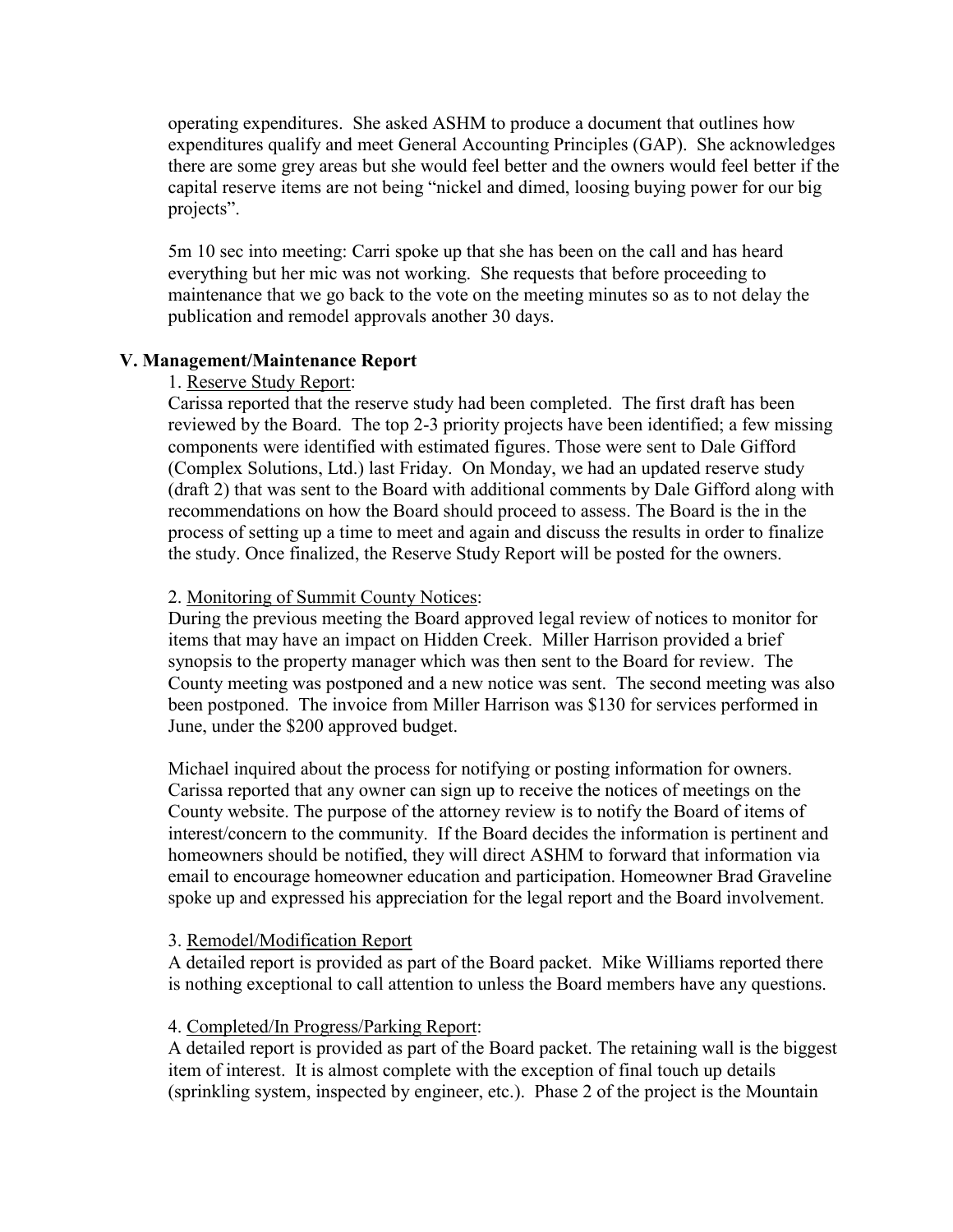Regional Water line project with valve/pump station down Cedar Lane. There will be staging for this part of the project in the Lakeview parking lot. Notices will be posted on vehicles and neighboring doors as necessary with updates.

Parking Patrol: One vehicle was almost towed after three notices were left on the vehicle which consistently for several weeks did not have a placard. The owner showed up prior to the vehicle being towed.

Carri asked if fees were incurred by the HOA and how that is handled? How do we avoid a circular situation where people stop the tow process, are homeowners warned and fined?

Mike reported there was not a charge incurred for the tow call out. Utah law does not allow for the company to tow if the owner is present (for safety/confrontation issues). ASHM does not know who has which cars and the vehicle only had a paper note, no approve HOA placard. With the placard ability to be placed in different vehicles, they are hard to track and management is doing the best they can to keep records. This is the first time a tow has been stopped, so it may be an anomaly.

Carri inquired as to the parking rules and enforcement process. The concern is not just about the tow, but that we have a shortage of parking. This could be a real issue if we do not enforce.

Mike ordered a bigger variety of stickers to notate the steps and final notice which should help. Extra vigilance will be taken as parking is limited and at a premium because of the construction projects. A copy of the parking enforcement records can be provided for future meetings, especially during the big projects so that the Board has a better idea of what is happening. Typically, unless it escalates to a vehicle needing to be towed, Mike does not bring the enforcement to the attention of the Board.

The Board wants to make sure that consistent violations/offenders are identified and that ASHM start issuing written violations and fines as that is provided for in the rules and regulations (if the unit owner can be identified). Again, this is for repeat and consistent offenders, taking into consideration everyone misses a tag occasionally.

Mike tries to be prudent in some of those subjective decisions, but agrees that enforcement for consistent offenders will be monitored closely.

Leanne requests there be office follow up and documentation emailed to owners, not just notices on vehicles. First violation is a notice, second violation is a fine.

#### 5. Violations/Fines Report

Report is included in Board packet. Details are not shared publicly for privacy purposes. One report details the stage and type of violation and one report details the fine assessment.

A report of violation was made regarding a pet and a subsequent fine was issued. Following the fine being issued, the tenants were educated as to the County and HOA rules regarding pets. Compliance has been documented by the neighbor and ASHM. \*A request has been made to the Board by two neighboring units to remove the fine, one because of compliance and two, in efforts to keep relations neighborly.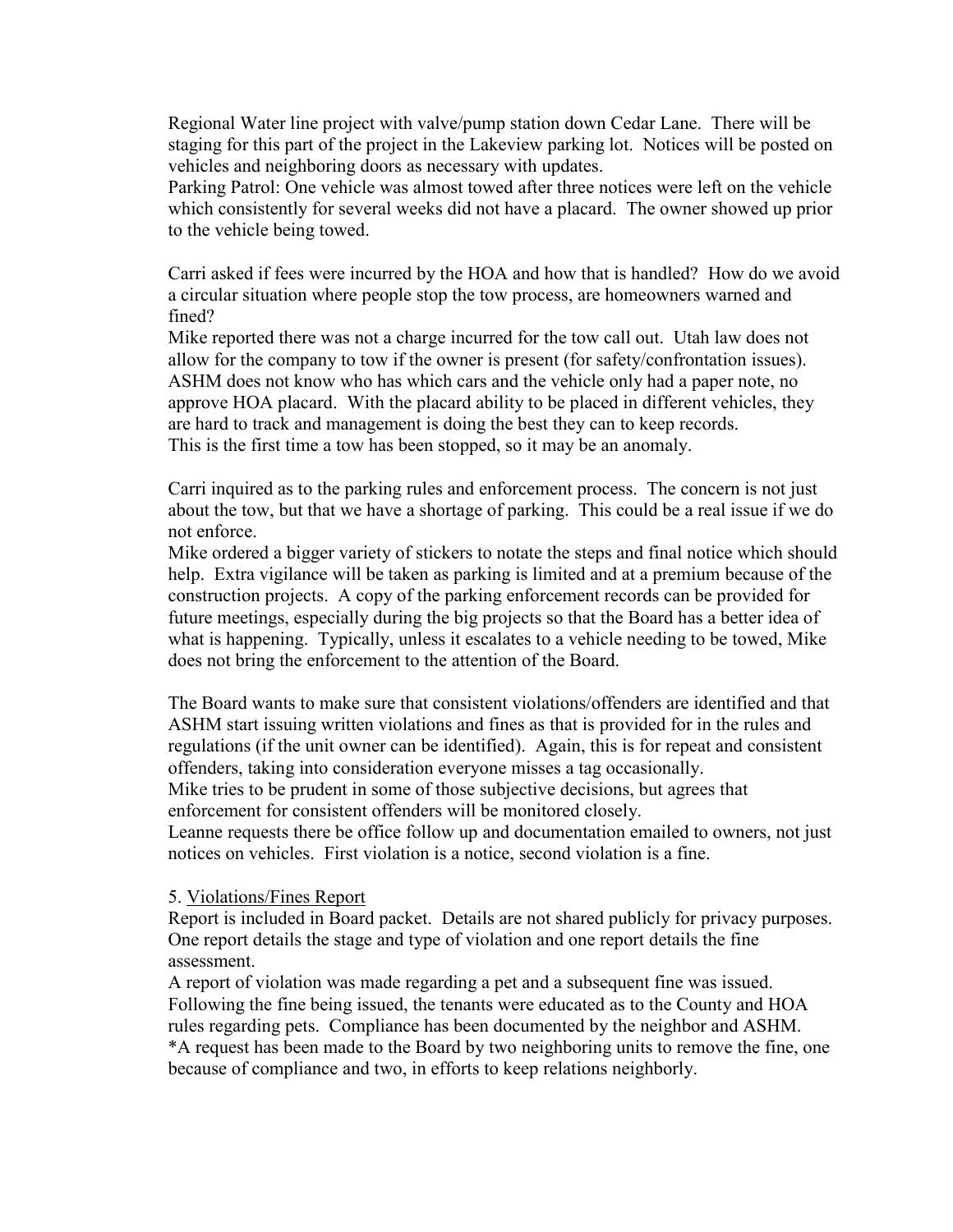The Board is looking for compliance, not collecting fines. Owners should have good relations with each other within the community.

Motion to remove the fine for the second violation by Carri as long as the record is kept on the history. Michael (Y), Guy (Y), Dan (Y), Leanne (Y). Approved.

## **VI. Governance** (30 minutes)

- 1. Legal
	- Hot Tub Agreement No report back from Leanne's request for a legal opinion.
	- Cathedral Ceiling Insulation
	- Non-conforming additions, enforcement

A legal opinion was received by the Board at 3pm just as the meeting was beginning. The property manager has not received a copy. The Board members have not had a chance to review and digest the contents of the 8-page document. This item will be tabled till the next meeting.

Leanne commented that the Board will be having a Special Meeting, at minimum, to discuss the Property Management Agreement (PMA) and possibly these legal issues. Date TBD but prior to the end of the month.

Michael commented that he would like that to happen as early as possible. Leanne sent emails earlier setting a session for Tuesday July  $21<sup>st</sup>$  for an executive session so that negotiations could take place that same week with Jim Simmons

(ASHM).

Leanne requests the Board members respond with times for a second meeting to meet with Jim for negotiations.

### 2. ARC

Detailed ARC meeting minutes are included in the Board packet. Excerpt from ARC approved minutes:

*Leanne suggested altering ARC/Board Review Schedule. The new Timeline for Expectations will be:*

• *COMPLETE Homeowner Applications are due by the 15<sup>th</sup> of the month (or closest business day if on a weekend)*

*• 7 business days will be given to Management team to collect any missing details and follow up information prior to delivery of ARC Packet (considered HARD DATE) \*Any incomplete application will be moved to the following month ARC meeting.*

*• HARD DATE: NO additional information will be emailed by management after this deadline*

*• ARC packet will be sent out within 48 hours of the HARD DATE. In most cases, the ARC committee will have at least 2 business days and a weekend to review packet details prior to the meeting.*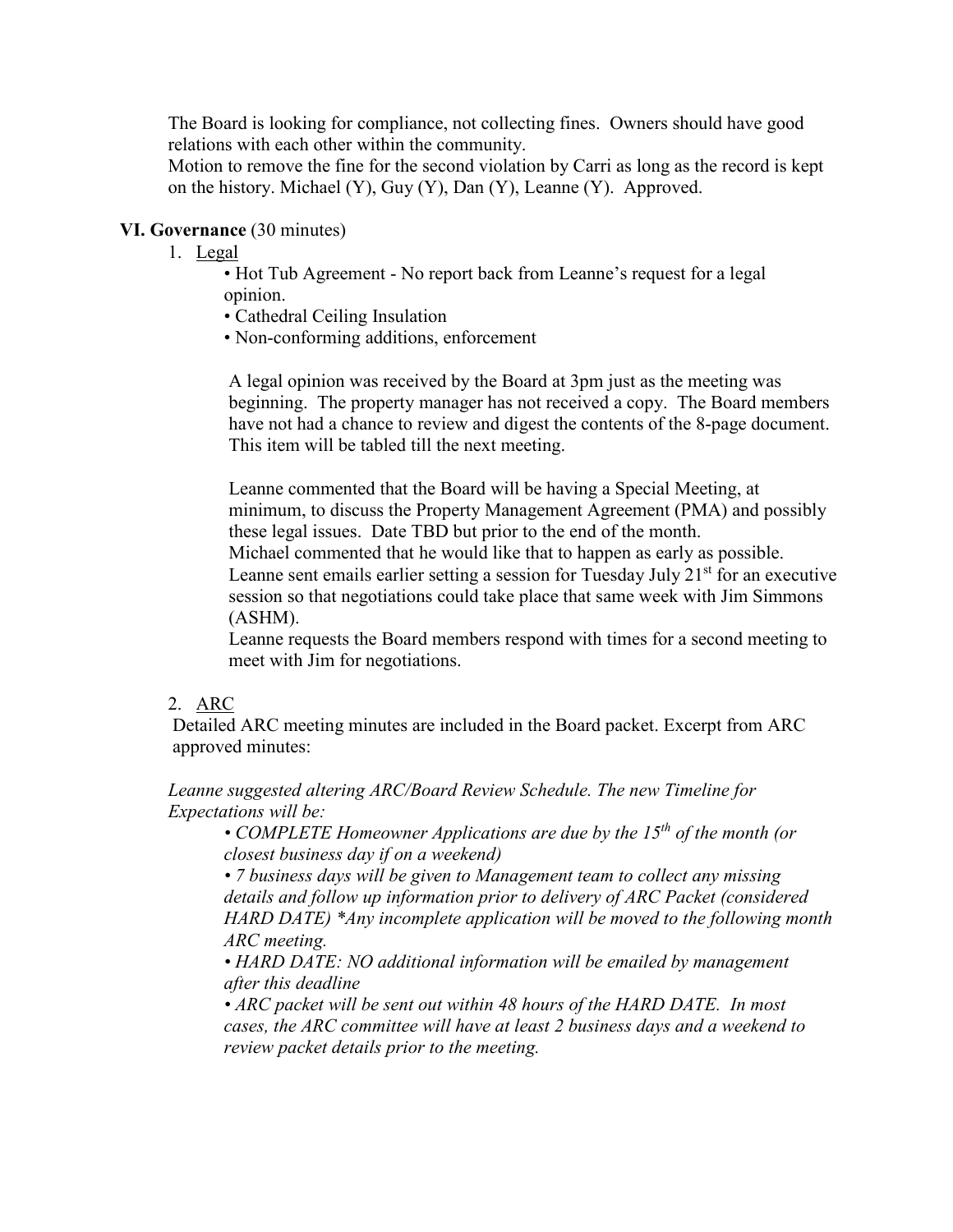*• In most cases following the ARC meeting, the Management team will have 5 business days to complete any post ARC follow up requests with homeowners in order to prepare for the monthly HOA meeting packet.*

*• Some applications may need to be reviewed a second time by ARC, some applications may move on with ARC recommendations to the Board. Homeowners will be asked to submit their completed application to ASHM by the 15th of each month (hard cutoff date)*

*• Carri mentioned a complete application helps the ARC make a firm recommendation to the Board*

*• ARC monthly meetings will take place the FIRST BUSINESS DAY OF EACH MONTH. Carissa will send ARC members a one-year calendar marking each month's ARC meeting. Adjustments might be needed*

Carissa sent out the calendar with proposed dates and had no negative response from any ARC member on the newly proposed schedule or dates. These dates can be posted on the All Seasons website for homeowners to reference.

Michael had two things that stand out as questions: 1) Is there enough time from when the ARC packet is delivered to the committee for the committee to review and prepare for the meeting? 2) Is a representative identified in the process to report to the Board so that there is a cadence, expectation and summary to make it easier and more efficient? Is that something we could do?

Carissa replied 'Yes" on the second questions. ASHM has made changes. Gina will remain the document collector and create the Agenda and packet for ARC. Carissa will run the ARC meeting and is the representative to call the homeowners during the meeting to report the ARC recommendation and facilitate discussion between the committee and homeowner. Gina, Carissa and Mike will all assist (depending on need) on any follow up needed by ASHM both prior to ARC and monthly HOA Meetings. Carissa will make the ARC report during the HOA meeting to the Board. In regards to first question, ARC members are okay with the timing for both pre-meeting review and post meeting follow up in order to facilitate ASHM compiling Board packets for the monthly meetings.

Leanne questions whether 7 "calendar days" would be better than 7 "business days" to give ARC longer to review packets? Carri commented that she would rather give the homeowners more time to respond to ASHM's requests for a complete packet and (less time) 2-4 days for the ARC review the information. Noting ASHM and some contractors are not available to homeowners on Saturday and Sunday.

Leanne: The other important aspect that we have to consider is that All Seasons HOA Management has asked for a significant increase in fees to support the ARC process that the HOA pays. It is becoming as expensive as supporting the Board meetings. I do not know if the Board will want to continue to support ASHM's involvement in this committee. The committee was intended to be an auxiliary support to the Board to help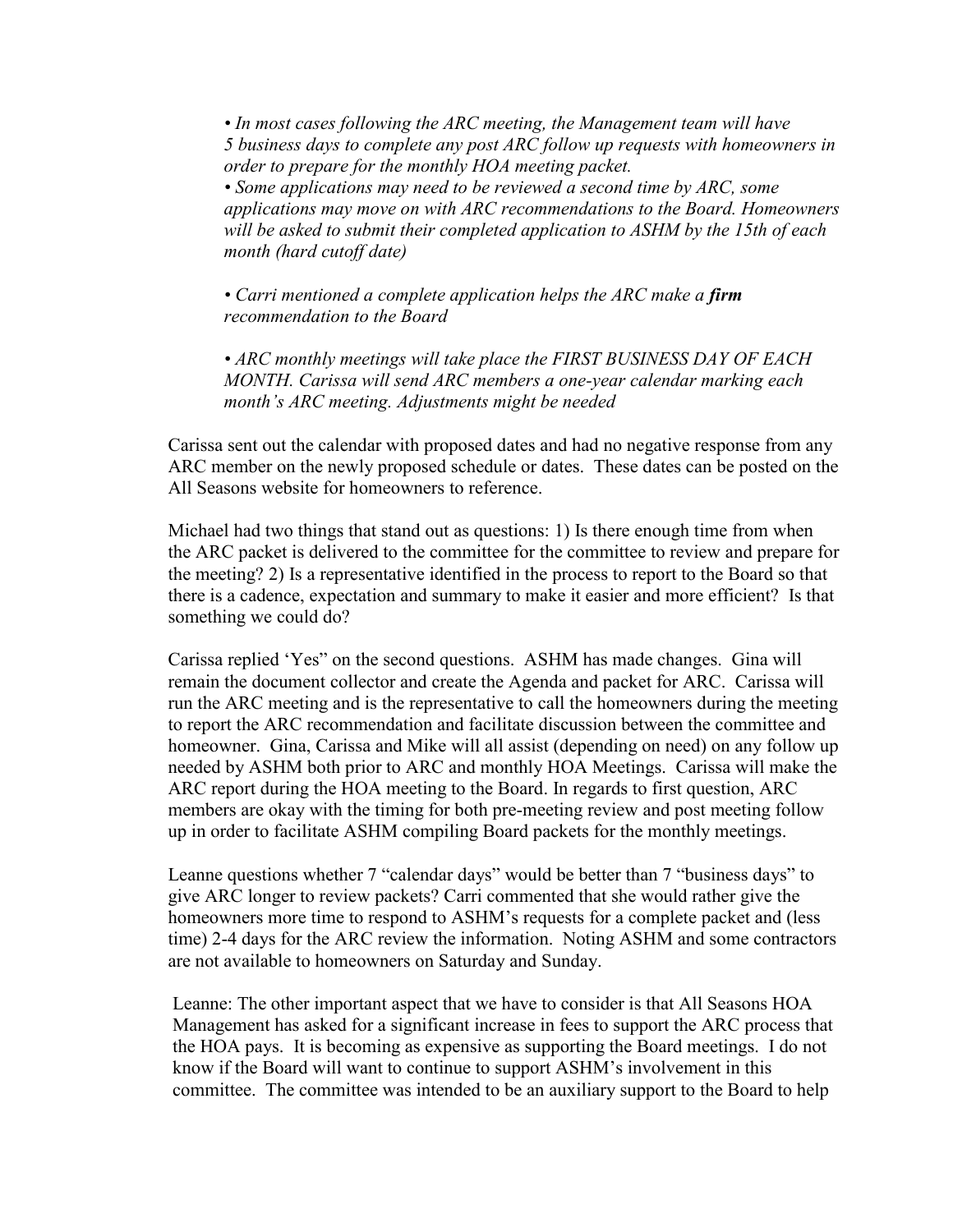with this process. Things have gotten pretty structured and expensive for the HOA and I do not know how the HOA is going to continue to pay the high rates that they are looking for.

Carissa commented this ARC process is what allows ASHM to have the details to give to the homeowners on their approval forms. The meeting notes from the ARC committee are detailed and state specific recommendations that are then presented to the Board. This allows the Board to make small tweaks and additions during the Board meetings without taking additional time. If the HOA does not continue with the ARC committee it will make the process much more time consuming for the Board members. The HOA used to have an application fee at one point that was converted to a refundable deposit. This fee structure may need to be re-evaluated to support the costs associated with running the ARC process. Leanne states she set up the ARC committee a few years ago to make it easier for the homeowners to get their applications for remodels reviewed by the HOA and in front of the Board so that it did not take multiple iterations going back and forth because that was a very frustrating process. ARC is definitely serving a useful purpose; it is just getting very expensive. Leanne suggests this is best addressed at the time the HOA has a new agreement for management services so that they know how all of the costs are going to be covered.

Michael commented that the process is something the HOA needs, but who owns the process and who does it could be managed either from a fiscal management perspective by the Board and/or by ownership or by fees. The process is important to streamline, set expectations and so that people know how to adhere to those expectations. I propose that we accept the process and the Board will figure out the fiscal aspects and whether there is a fee is incurred, whether ASHM does less and someone else does more. The process is right. The time that was dedicated was well spent.

Carri agrees. We have come a long way to refine this process and there have been bumps along the road for a lot of homeowners. This is now concise and we have a strong ARC committee that is committed to participating. The Board does not have time to add more to their agenda. ARC is what gets us to the point where the Board can look at applications quickly and approve or not approve. Let's look at this Leanne, we both participate on ARC. Two Board members are already participating on ARC so that they have a clear understanding of what is being presented from ARC to the Board. This should be a quick process at a Board level. So, do you want to say we are spending a lot of money on ARC or as much on Board time? A lot of important questions are flushed out during ARC for the Board to be able to make decisions.

Leanne does not disagree with either Michael or Carri, she is just saying is has become an expensive process and we need to figure out how it is going to be paid for. Carri agrees that there are a lot of expensive things that our HOA is incurring that we have to figure out how to pay for, so she agrees. She just does not agree with getting rid of the ARC committee or streamlining it so that more responsibility is put on the Board is the right way to handle it.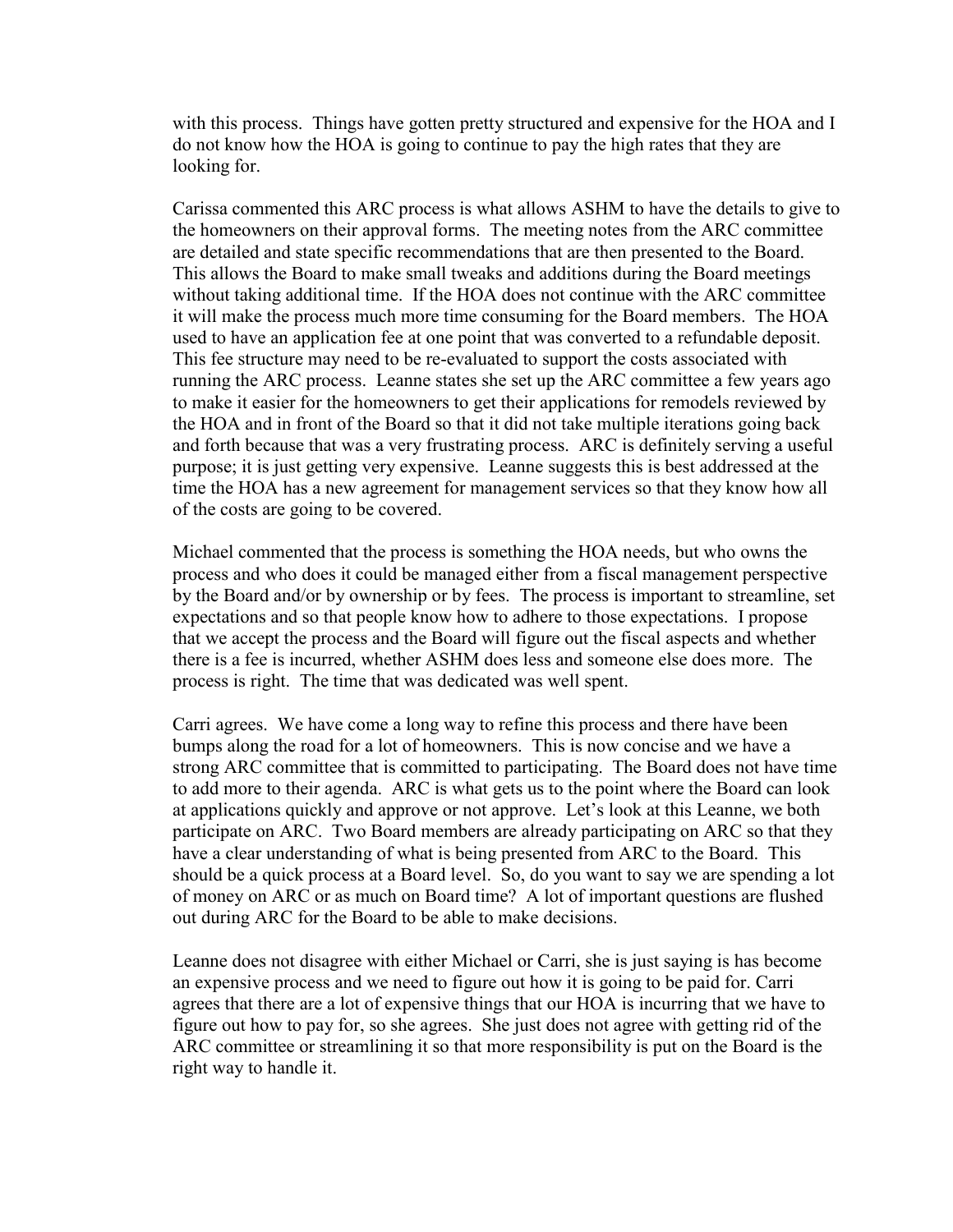Guy said that he thinks the process that the ARC committee has come up with is great. It streamlines things and a lot of work has been put into it, so he would hate to see it go to the wayside. He thinks the Board needs to sit down and talk about some of the structure to give to the ARC committee and revamp some of the standards that the HOA has because they are outdated and they are holding up the property from looking nice and having equal things for all homeowners. The ARC committee is running on outdated standards for what people can apply in sizing and dimensions that are allowed in the community which causes a slowdown in the process.

Matt Braslow chimes in and agrees with what Guy said. He is selling his unit but he has been through this entire process and he would say, he wasn't aware of how expensive this was for the HOA but he would have happily paid a fee and the deposit. He would like to see the HOA keep the process available for owners (including a fee) as long as it remains streamlined.

Carissa requests owners to refrain from comment until later in the meeting as this is a business meeting and time has been set aside for owner comments.

Carri makes a motion to approve the process as written,  $2<sup>nd</sup>$  by Michael. All in favor, unanimous. Motion carries.

The Board will make revisions to the application and fees and sometime in the near future to complete this topic and process for further refinement.

#### 1B

The homeowner has been granted an approval for a remodel, is now selling their unit and requests to 1) have the approval transferred to the new owner and 2) give new owner an extension on time to complete the project. Management has been clear with new potential owner that ANY changes to the detailed approval will need to be re-submitted as an amendment and will need to go back through the process. Application and fees are also subject to/and expected to change within the next few months (fee and deposit).

Motion by Carri to 1) approve the transfer of remodel and 2) grant a 12-month extension for construction period from the date of sale, on the condition that the new owner submit a new application and deposit for HOA and homeowner documentation purposes. \*All changes (i.e. contractors, licensing and insurance, permits) need to be included in new application.  $2<sup>nd</sup>$  by Michael. Dan (Y), Guy (Y), Leanne (Y). Motion carries.

#### 8B

The homeowner has almost completed an extensive interior remodel and has a few exterior items that will not be completed prior to the pending sale of the unit. The permits were pulled in October or November so the exterior work could not be completed and then Covid hit this spring creating further delays. The buyer and seller have negotiated and request 1) the previously granted approval to transfer to the new buyer/owner and 2) a 12-month extension be given to complete the exterior work from the date of owner transfer. The owner states he has also had to give a \$20k credit/reduction in price to the buyer because of the looming HOA Special Assessment. The buyer performed the due diligence in reading meeting minutes and know the HOA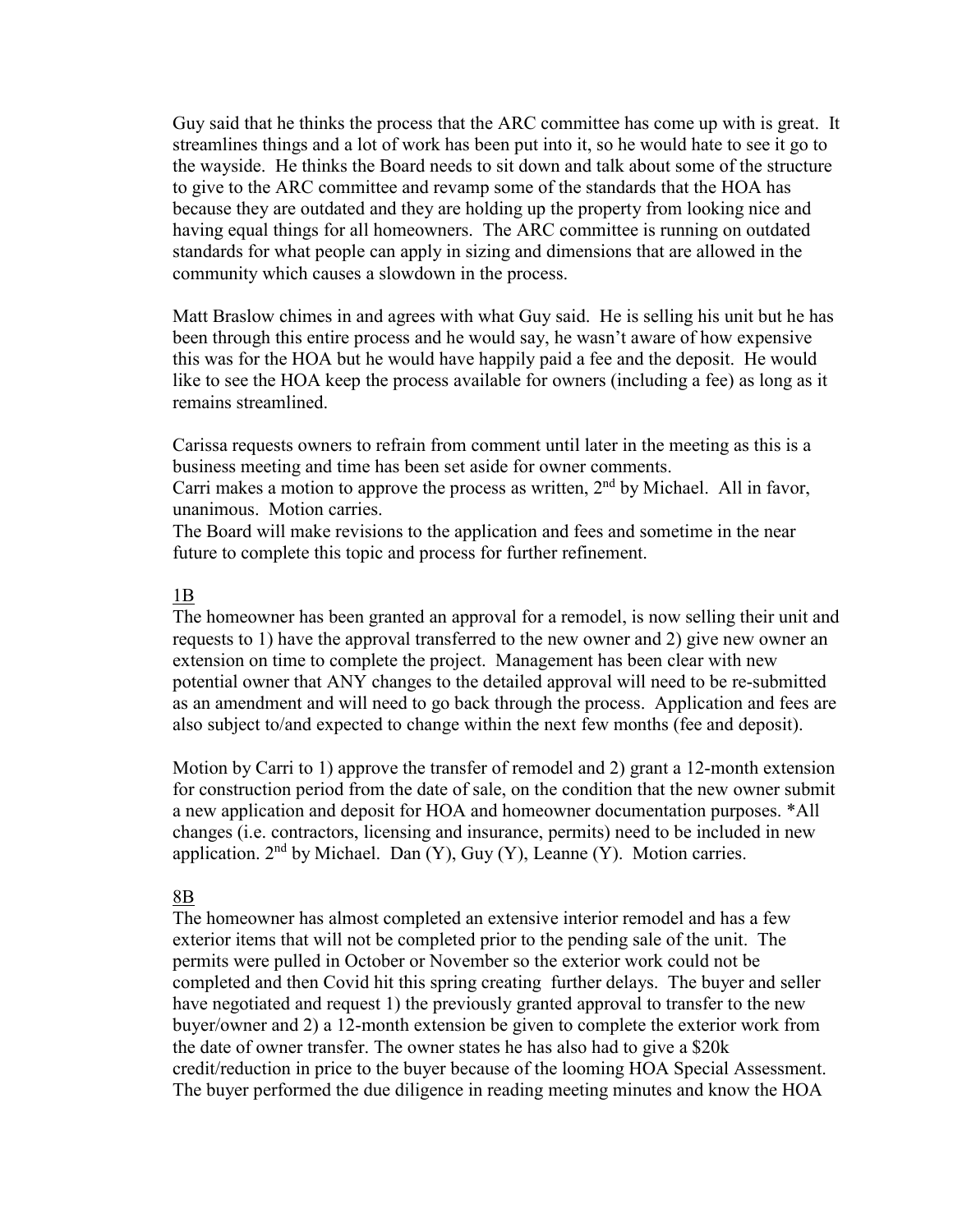has financial concerns. Part of the reduction is also to cover the painting/staining of the back deck to bring it to current standards as stated in the approval.

Note: ANY changes to originally approved scope of work will need to go back through the ARC/Board process. Application and fees are also subject to/and expected to change within the next few months (fee and deposit).

Motion to approve 1) the transfer of the exterior remodel approval to the new owner (currently under contract), 2) a 12-month extension for completion of the exterior remodel from the date of sale conditioned upon the new owner submitting a new application and deposit (including all contractor, licensing, insurance, permits) and 3) all deck painting/staining maintenance to be completed ASAP; moved by Carri,  $2<sup>nd</sup>$  by Guy. Dan (Y), Michael (Y), Leanne (Y). Motion carries.

#### 6A

#### **Personal Deck Expansion-No ARC Recommendation to Board**

• ARC members agree the proposed new deck (measuring 10'x23') does not meet current Standard (10'x14'.6") and therefore will not recommend to Board • Unit 6A's current second story personal deck measures 8'x14'.6", the HOA standard size.

Page 11 of 90 (in the Board ARC packet) is the homeowner response to the ARC recommendation. The personal deck expansion unit 6A is requesting is identical to the neighboring unit. This request was instigated by the community decking notice to maintain and bring personal decking up to current HOA standards. Homeowner believes the deck standard should use the largest deck as the standard. Homeowner is asking for a variance from the community's deck standard.

ARC's recommendation to not approve the application was based on the strict interpretation of the deck standard. ARC referenced the need to the Board for a legal opinion before approving non-conforming requests. The Board has not had time to review the 8-page legal opinion which in part applies to this application.

Guy states he originally ran to be on the Board about 8 or 9 years ago because of this reason, specifically the silliness in having a deck standard so small that no one can use it. However, having variances for others in the community and to tell this owner no is not okay and extremely ridiculous. We need to sit down with the ARC committee and make some changes to standards so that these requests can be reviewed reasonably. I appreciate the work the ARC is doing, but the Board in not giving them the good tools and direction to do that job in a way that is beneficial to the homeowners. When homeowners come to us with something that already exists in the community, it is time for us to bring the standards up to date so that it does not take a lot of time for review and approval. The HOA now has good records of the sizes, types and conditions of all of the personal decks.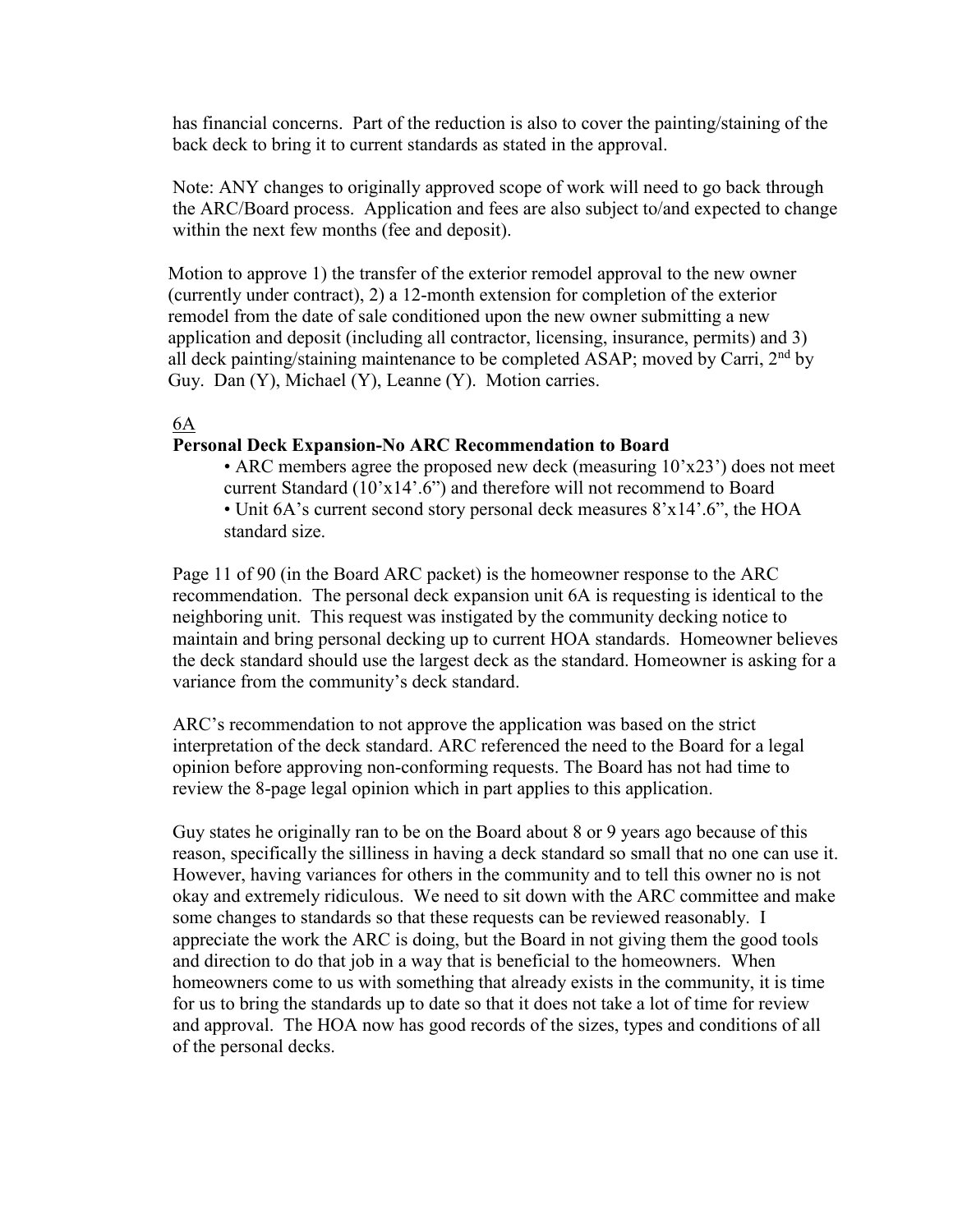Carri mentioned that this discussion is not specific to this application and she understands what Guy is trying to do with the standards, but the community has varying building sizes and locations for personal decks. The overall concept of the community does not allow the largest deck in all locations. There needs to be proper oversight. The deck standard has been in place since 2002. Either other Boards did not follow the standard or decks were installed without HOA approval if they were done after the standard was created. A lot of cleanup needs to be done to our documentation, it has been done piece meal along the way making it hard for the community.

Guy spoke up asking a question to Carri? When you say you can't take the largest deck size and make that the standard, if it doesn't fit, then of course you don't approve. If the building is 18' and they ask for a 20" deck, of course you cannot approve. Just because you have the larger standard doesn't mean it applies to all buildings. However, it can be applied to those units where it does apply.

Carri says she understands the concept being suggested. Similar to the window standard, there could be a list of standard sizes, that dependent upon the location, could be reviewed and easily approved. She just says that she is not sure that it is as simple as that. She believes there needs to be some oversight and it is not as simple as a window or door replacement where decks are concerned.

Michael said the application seems pretty standard. The bottom line is, that as community we are trying to improve our standards, bring them up to date, and establish something so that the community as a whole can adhere to the standards. We need to track what is conforming and non-conforming because there is a history of things that have been problematic, thus the legal counsel. If a decision is made to revise the standard then it would need to be codified and approved. Recommends waiting for a proper review of the legal opinion before proceeding.

Dan says the potential of 60-90 days or spring is too long to wait to be able to respond to the homeowner.

Guy motions to approve the variance and personal deck expansion  $(10'x23')$  to meet HOA standards (materials, color, type) as submitted,  $2<sup>nd</sup>$  by Dan. Leanne (Y). Michael (N), Carri (N). Motion carries.

### 25D

### **Privacy Fence-No ARC Recommendation to Board**

• It was stated that until a thorough review of what privacy walls/screens/fencing is in place throughout community, and a professional give an opinion, a Standard should not be written just to have a Standard

**• Front Door**-homeowner is asking HOA to reimburse them 50% for new front door

• Carissa stated a half a dozen homeowners have asked the HOA to

replace/pay for new front door. It's been almost 20 years since front doors have been replaced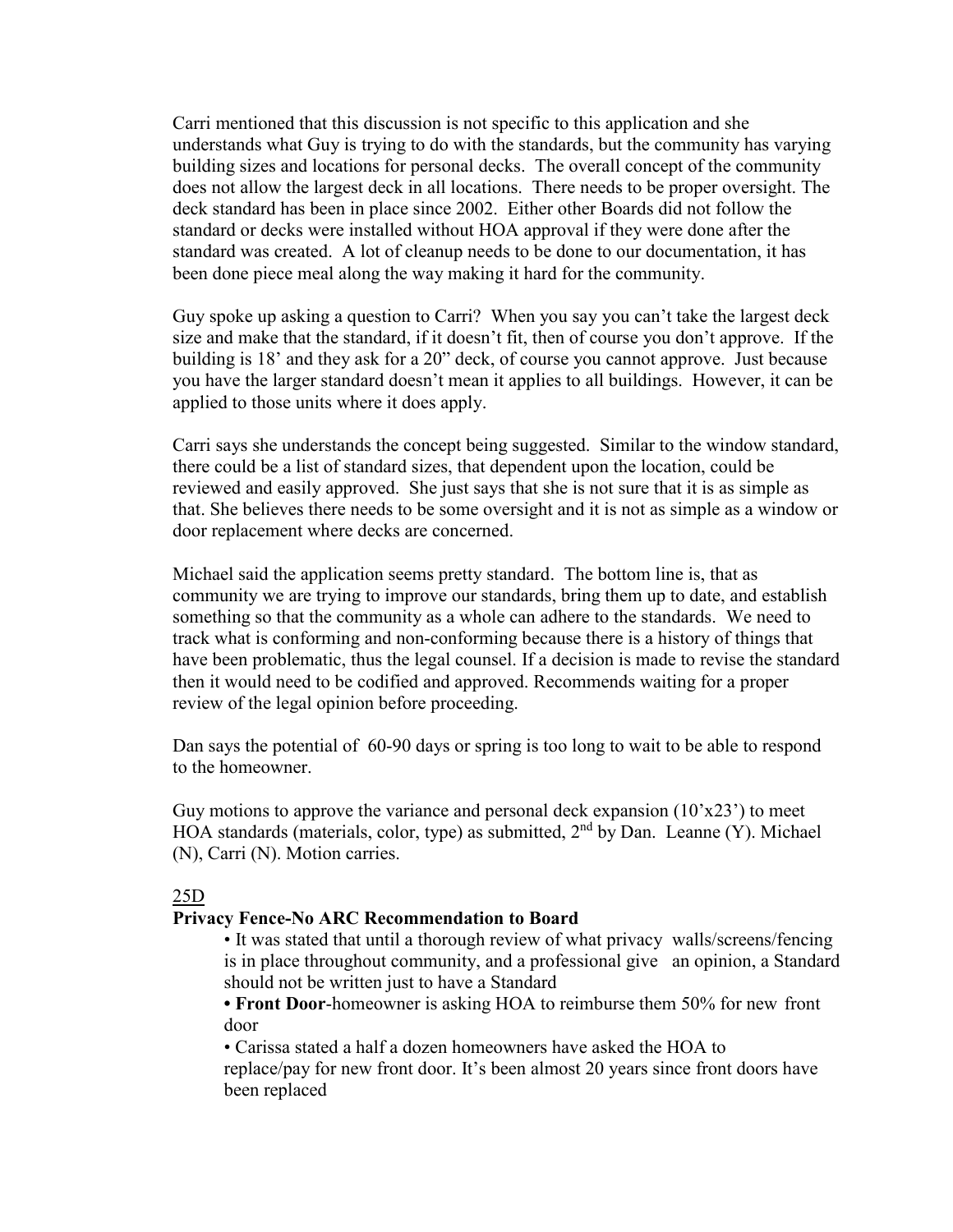Location of Proposed Privacy Screen (from Application): At "lot line" of each unit Not to exceed past existing patio Not to exceed 6 feet in height

Construction:

- 1. Lattice Wood screen not to exceed 4' x 8" placed on (2) 4"x4" posts
- 2. Sold at Home Depot and Lowes
- 3. Spruce Pine Fir, Redwood, or Natural Western Cedar

Motion by Leanne to hire All Seasons recommendation for designer (Susan Monahan – Interior in Park City) up to \$450, to propose new privacy standards for all different situations within the community AND Motion to approve **temporary** installation of privacy screen, as proposed by homeowner (to match neighboring unit), under the condition that it will be brought up to the HOA standard as soon as it is approved and posted by the Board,  $2<sup>nd</sup>$  by Guy. Dan (Y), Carri (Y), Michael (Y). Motion carries.

Board unanimously approved Homeowner installation of new front door to meet HOA standards. All front door requests by homeowners will be treated the same. Board will review legal opinion and get back to owner about responsibility/cost.

#### 27C

#### **Interior Renovations-Recommended to Board with Stipulations**:

\*Insulation Will be Sprayed in Cathedral Ceiling at Owner's Cost, Ventilation will be Raised 2 1/2" to Accommodate New Roof Deck (with foam board) when roof is replaced

#### *Homeowner response to Board post ARC meeting:*

*It has come to my attention that there are issues with the roof and insulation that have caused water damage due to ice damming that is impacting the entire Hidden Creek Community. I understand there have been many conversations on potential solutions as the roofs are replaced throughout Hidden Creek and building 27C's roof was replaced in 2019 without an insulation fix.*

*Understanding that this is a community-wide issue and it is not currently mandated that these repairs be done as a part of a remodel in the HOA by-laws or remodel requirements it is my belief that this should be the HOA's full financial responsibility. Therefore, I would like to propose the following:*

*- Hidden Creek HOA to pay for the entire cost to remove and replace the ceiling insulation, and pay for the sheetrock repair (bid at \$16,500)*

*If this is not a decision you feel you can vote on during the July 16 board meeting, I kindly request that you grant me approval for the requested changes that are a part of my original remodel application (I was told the ARC is recommending approval of the*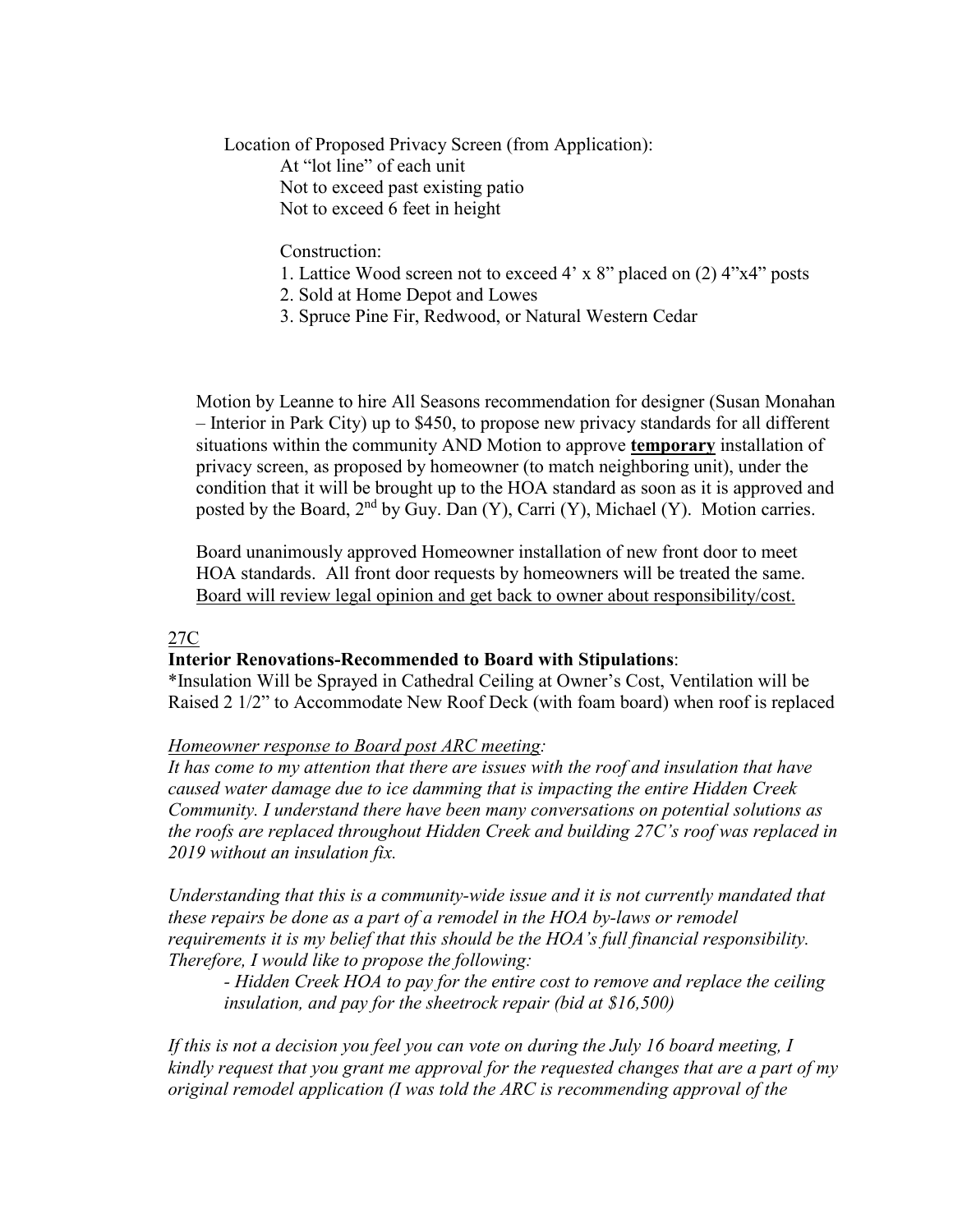*application, pending I put forth a proposal for the insulation issue), as to not hold up the process to apply for the required county permits. We can then continue the conversation leading up to the August board meeting in order to come to a final agreement.*

Michael Bradley spoke to the HOA efforts to prevent ice damning by installing ice shield 8-10ft up the roof deck and having snow removed from the edges of the roofs. Despite these efforts, they have not proven effective at mitigating the ice dams. The HOA has had proof of success with the concept of foam board installation to decking and spray foam on the interior cathedral ceilings, thus the HOA suggestions, but HOA/Board decision is still dependent upon legal interpretation of who has financial responsibility for the insulation.

Motion to approve interior remodel as submitted with ARC stipulation on raising ventilation 2 ½" to accommodate new roof deck/insulation when roof is replaced, pending resolution on insulation questions by Carri,  $2<sup>nd</sup>$  by Michael. Guy (Y), Dan (Y), Leanne (Y). Motion carries.

Board will review legal opinion on insulation and get back to owner about responsibility/cost.

#### 35B

#### **Amend Approved Remodel Application-Recommended to Board with Stipulations Regarding Furnace in Attic**

**• Front Door**-Homeowner asked HOA to pay for new front door (many cracks in door and dome window). Homeowner will install and paint himself. Carissa stated homeowner submitted a proposal to Board asking for front door payment

**• Furnace-**to be placed in attic; no roof penetration, side of building v ventilation (picture of where ventilation will penetrate side of building to be submitted to ASHM for Board packet); will remove old vent; will insulate attic to code; condensation tube will run into existing interior plumbing

• Lisa asked homeowner if he had a hand drawing as to where the furnace condensation will tap into interior plumbing. He did not. Homeowner will report back to ASHM if line is flexible tubing or PVC, as well as drain details

• No current access to cathedral ceiling in master bedroom. Homeowner will take a look and report back to ASHM prior to Board meeting

**• Patio**- to enlarge current patio to 4'x 2'w x18' (photos provided in Board packet pg. 54-61) **\*Follow up items requiring submission to ASHM were received and included in Board packets.**

• Homeowner is aware of insulation problems and needs within the community and plans to address them during his remodel. The open attic will be insulated. There is only one upstairs bedroom with a partial cathedral ceiling that the owner does not know the status of the insulation but the owner plans to address it during the project as the room has already experienced leaks.

In response to Dan Mitrovich's questions: In-floor radiant heat will be added to the main floor and a furnace will be used upstairs. No A/C is planned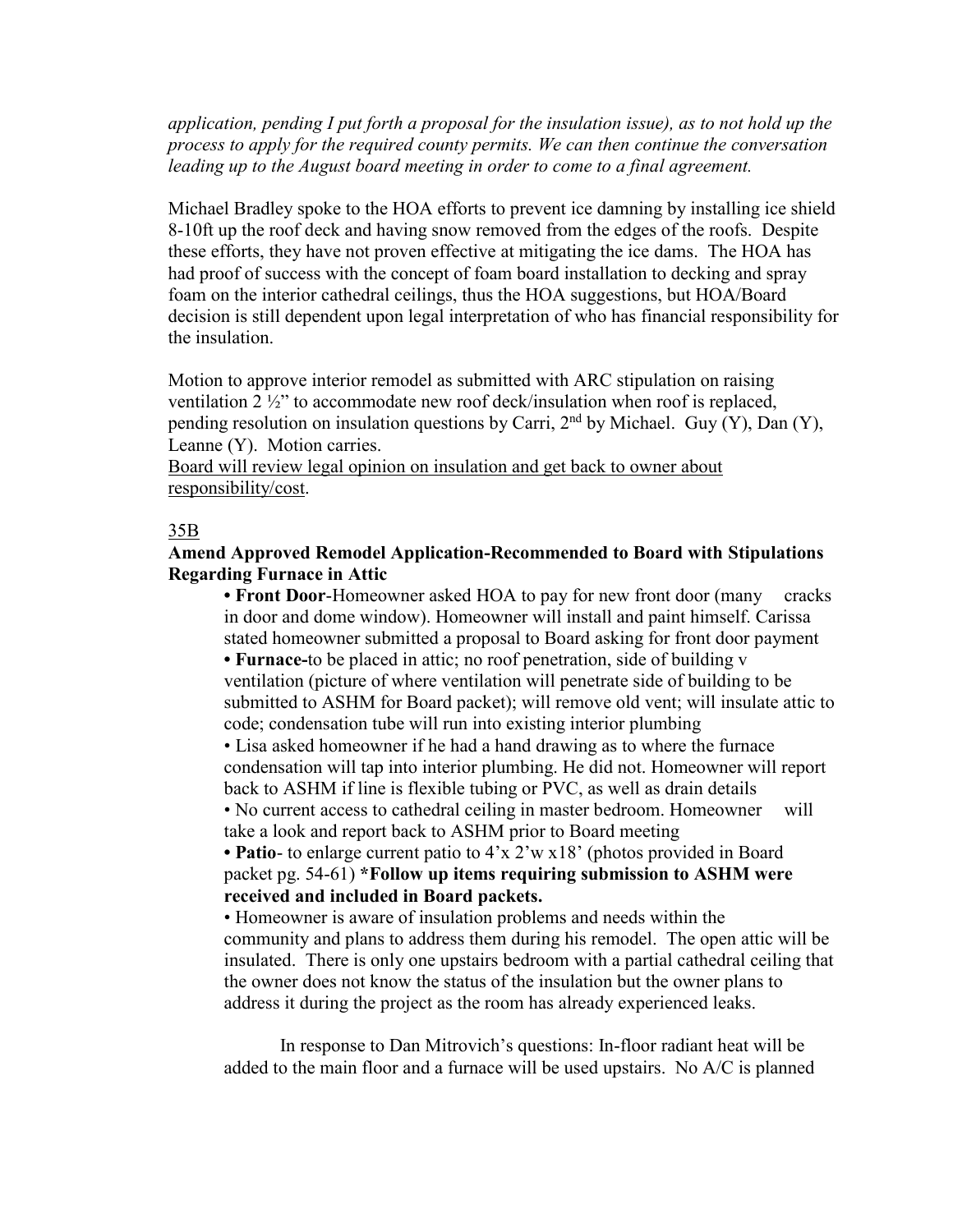now or in the future. A gas line will be run from immediately below up to the attic for the furnace. All new duct work will be installed with the new furnace.

Motion to approve amended application for furnace, front door and concrete extension by Carri,  $2<sup>nd</sup>$  by Guy. Michael (Y), Dan (Y), Leanne (Y). Motion carries.

Board will review legal opinion and get back to owner about responsibility/cost. All insulation requests by homeowners will be treated the same. All front door requests by homeowners will be treated the same.

### 38A

## **Amend Approved Remodel Application-Recommend to Board**

**• Tubular Skylight with attached Exhaust Fan/Vent** will need to be extended 2

- 1/2" to accommodate new roof deck when roof is replaced
- Homeowner is responsible for roofing around skylight/vent

Motion to approve by Carri,  $2<sup>nd</sup>$  by Michael. Dan (abstain, cannot review documents), Guy (Y), Leanne (Y). Motion carries.

3. Property Management Agreement

An executive session has been set up for July 21st and negotiations will follow with Jim Simmons (ASHM).

#### 4. Annual Meeting Preparation/Scheduling

GoTo Meetings will be used for Annual Meetings and proposed Town Hall Meetings can support large participation by ownership (150).

Motion to approve Annual Meeting date of October 23, 2020 by Guy, 2<sup>nd</sup> by Dan. Leanne (Y), Carri (Y, as long as we get the other meetings(special/executive/townhall meetings in), Michael (Y, realizing there is a lot to get through to prepare, Reserve Study, projects, etc.).

September HOA Monthly Meeting  $17<sup>th</sup>$ , 2020 at 3-5pm.

Notice requirements are per State Statute (in writing at least 48 hrs. in advance, in a meeting schedule that was previously provided to owners. Includes delivery by mail or email, date and time, location of meeting and how participation will take place (inperson or electronically)).

Timing: The Board has the next 4 weeks to decide on what will be presented so that 2 weeks can be given to prepare any documentation for the meetings.

• First Townhall Meeting to be held evening of September  $17<sup>th</sup>$ . 6-7pm OR 7-8pm

• Second Townhall Meeting to be held October  $1<sup>st</sup>$  in the evening. 6-7pm OR 7-8pm

•Time TBD, Current ASHM policy does not support in-person meetings at this point in time.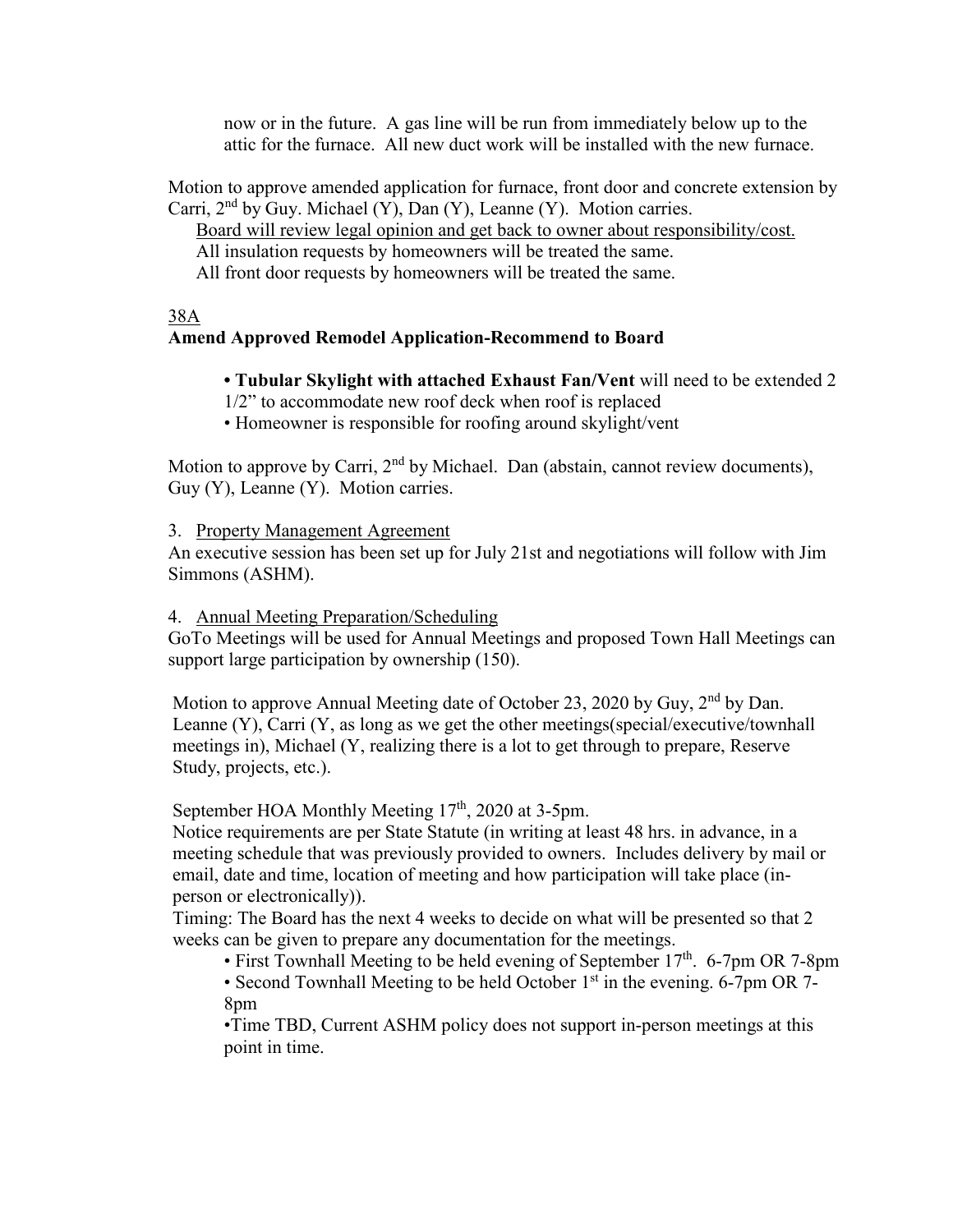This schedule allows three weeks of time for Q&A, collection of proxies, ballots, etc. prior to the Annual Meeting. Three Board positions are up for election and there will likely be a Special Assessment and possible Amendment to the CC&R's to vote upon at the Annual Meeting.

## **VII. Owner Comments**

None

## **VIII. Hidden Creek Meetings**

- 1. August 20, 2020 3:00pm, MST
- 2. Regular Meeting Schedule: Third Thursday of month at 3:00pm, MST

**IX. Adjourn** 5:18pm - Motion to adjourn by Michael, 2<sup>nd</sup> by Guy. Carri(Y), Dan (Y), Leanne (Y). Motion carries.